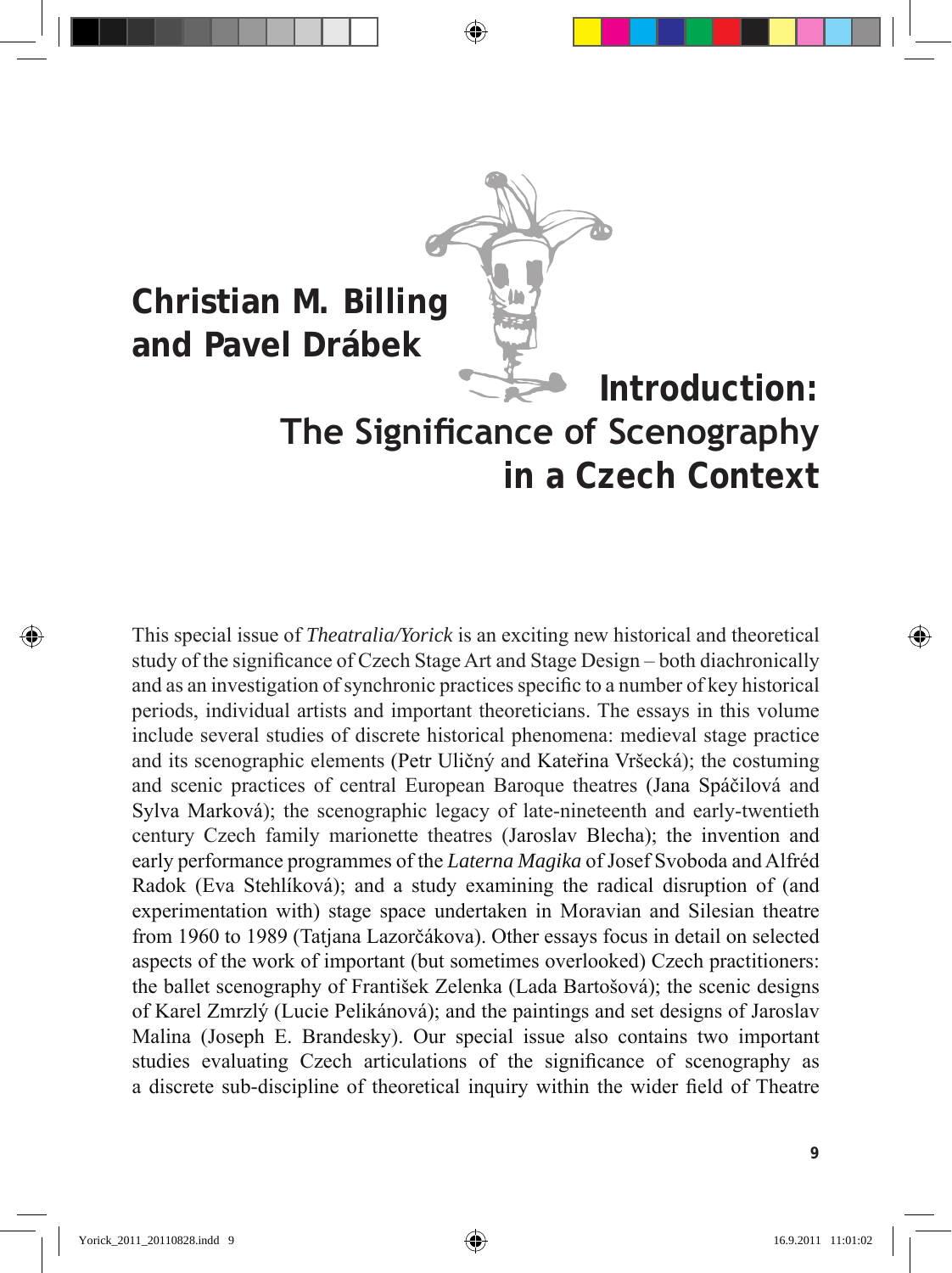and Performance Studies: an account of the project of the Czech *Scenographic Encyclopaedia* and the series of journal issues it advanced – the *Prolegomena* (Šárka Havlíčková Kysová); and an evaluation of early Czech contributions to the theorisation of scenography (Barbora Příhodová). Finally, there are two important appendices: one giving a detailed account of the extensive Czech collections held in the Theatre Research Institute of Ohio State University (Nena Couch); and a second providing a detailed explanation of the creative design process that led to a recent Czech production at the *Národní divadlo v Brně* (National Theatre, Brno) of *Výlet pana Broučka do Měsíce* (The Excursion of Mr Brouček to the Moon) by Leoš Janáček (Pamela Howard).

 It is the opinion of both the editors of and the contributors to this volume that scenography is one of the most vital aspects of theatre – for it is in the interaction of the combined practical and aesthetic disciplines that this term both defines and contains that the essential *urstoff* of theatrical presentation lies. Apart from acting, it is scenography, with all its multi-valent plasticity, that separates live performance (in the here and now, in front of participating audiences) from the solitariness and stasis of the literary text (consumed in isolation and created in the mind's eye of an individual imagination). Increasingly therefore, the topics of scenic design and stage art (considered in detail in this volume) have become the central components of the academic discipline of Theatre and Performance Studies. Recent scholarship considering the interactive visual and spatial aspects of performance has allowed scholars of our own historical period to differentiate their understanding of theatre as a plural art-form from the more historically dominant (but certainly less sophisticated) literary, art-historical and musicological studies of play-texts, musical scores, librettos, and theatrical decorations that have habitually but unhelpfully considered individual elements of theatre in isolation from each other. It is our belief (and it has been a guiding principle of this volume) that the constitutive elements of performance need to be considered collectively, as part of a living visual, spatial, sonic and temporal whole. With such a perspective in mind, each essay in this volume not only offers analysis of selected material elements of production, but also demonstrates the ways in which such scenographic components of performance work together to generate, uphold, problematise, or undermine specific readings of particular play- or performance-texts (both dramatic and musical). We therefore urge readers to consider the proposition that it is always in the interaction between performed texts and the scenographic elements of the theatrical event in which they are embedded that cultural and aesthetic understandings of the dramatic and musical canon are formed during any given historical period, or social context.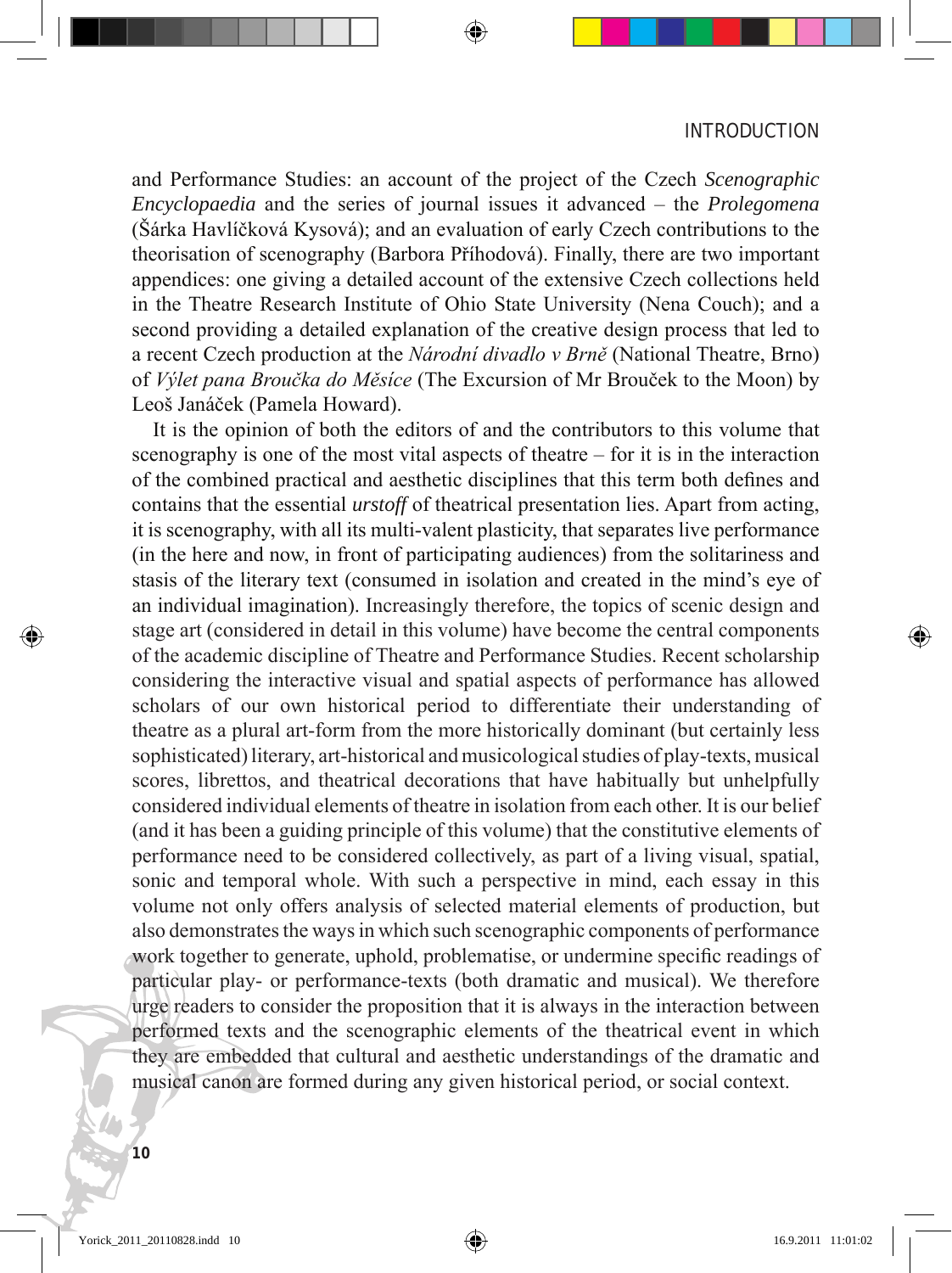We are fortunate in publication of this special issue in that funds have been made available to us that have enabled the reproduction of over a hundred highresolution images, the majority in colour. There is a lot to be said for measured ocular interrogation; and simply looking at the range of information communicated in the striking visualisations presented in this volume (information of a pragmatic, theatre-technical, material, stylistic, aesthetic and emotional nature) means that it soon becomes clear to the 'reader' of such images that that which is communicated visually in the theatre (i.e. that which involves ocular recognition and interpretive work by the biological retina of a real human eye working *in conjunction with* the cerebral mind's eye of the same human subject's interpretative imagination) holds at least as central a place in the construction of meaning as can any printed text, recited, played or sung passage – or indeed any explanatory literary-critical, theatre-historical or musicological discourse. Oftentimes, the power of the visual is just that much greater. We urge you to enjoy *looking*.

 The Scenography Working Group of the International Federation for Theatre Research at the twelfth annual IFTR Congress in Moscow (1994) defined scenography as: 'that discipline of theatre arts which includes all non-human elements of theatrical presentation, including sound.' Such a bold definition is useful to our present project because it outlines an understanding of scenographic practice as a combination of numerous theatre-practical arts that includes: theatre architecture (both stage and house), lighting (natural or artificial), costume, make-up, settings and stage properties, as well as diegetically and/or extra-diegetically produced music and/or sound effects. It is precisely such combined elements of performance that are presented, contextualised and interrogated by contributors to this volume. The IFTR definition is moreover particularly helpful to our current project because, by deliberately side-lining acting (and any conception of the performer as the key biomechanical vehicle through which the words of an authorial play-text are communicated directly from writers to audiences), the concept of scenography evoked suggests a more holistic approach to the analysis of theatre making and, accordingly, acknowledges a wider semantic field of representation than that in which the spoken word (as a ghostly avatar of authoritative literary intention) is always given absolute priority.

 As a conclusive definition, however, the IFTR statement is also slightly problematic in that it seeks (artificially in our opinion) to separate that which is 'human' in theatrical performance from that which is 'non-human'. Accordingly, the creative tension instanced through the interplay of people, costumes, settings and theatrical space (the very stuff of performed drama for most theatre professionals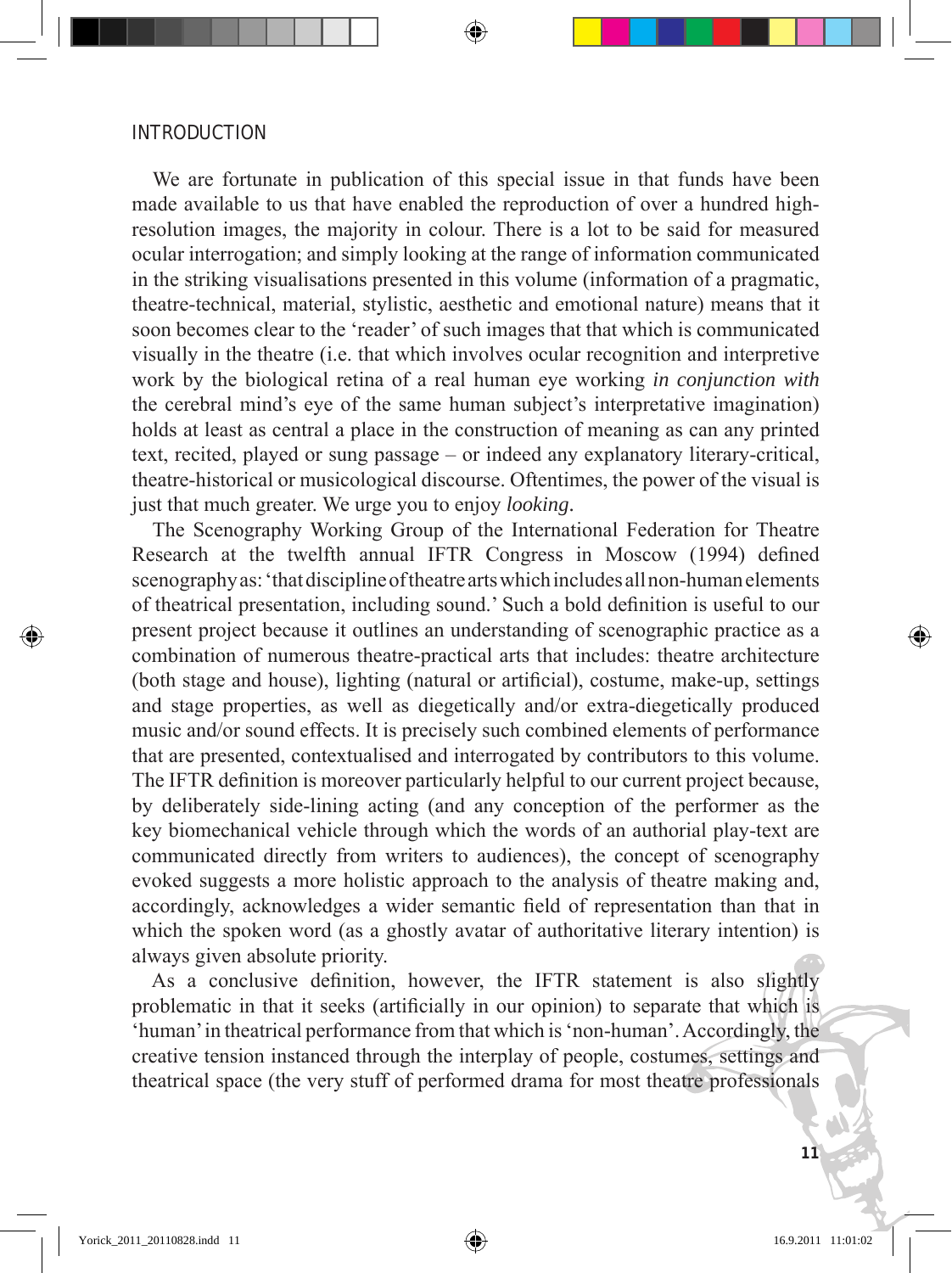and audiences) gets somewhat lost. Those processes of engagement that lead to what is currently a buzz term in the discipline of Theatre Studies: 'the liveness of the event' can only be produced when living technicians and performers collide (sometimes literally) with the inanimate paraphernalia of production before another set of equally vital human entities: an audience. It would most certainly not be right for us to separate out the *Es-Ka* cycles (scenographic elements) appearing on stage in Pamela Howard's 2010 production of *Výlet pana Broučka do Měsíce* from the actors (human elements) who rode them in order to create the circular visual 'Waltz' that dominated the opera's great crowd scenes – and this is precisely because the stripping away of artifice relating to how a musical metaphor of this sort is made live (by humans) in theatres is in many ways the performative act that creates the theatrical valence of such a moment. Seeing a rendering or a maquette of this scene is nice, or a series of production photographs, or working drawings that demonstrate the mechanics of turning a 1920s tandem into the winged horse Pegasus, but no such document is a substitute for the primordially rooted *viscerality* of actually being in the theatre nightly; watching, hearing and feeling when such moments happen. In acknowledgement of the inextricable relationship between human experience and theatrical form, the essays in this volume frequently attempt to put humans back into the scenographic picture: as audience members, as performers (who wear particular costumes, or interact with particular stage properties and scenic items), as designers working in particular artistic, social and political contexts, or as technicians whose job it is to deploy new technology creatively to artistic effect. Several articles in this collection also speak to the profound sense of humanity that is often at stake in our very motivations for making theatre – because in a Czech context, such activity has historically not always been undertaken in an environment that has allowed for absolute political, ideological or religious freedom.

## **The Czech Context**

The notion of 'Czech' theatre in this volume is not limited simply to theatre in the Czech language. Linguistic or ethnic purism has been a political constraint during the last two centuries that has resulted in a number of pitiful, embarrassing and sometimes deeply tragic consequences. In this journal issue, 'Czech' rather refers to everything that has taken place in the region historically known as the Czech lands (namely: Bohemia, Moravia and southern parts of Silesia). Such a broad geographical and cultural understanding of the word 'Czech' is necessary for the articulation of a more complex vision of stage art and scenography in the region.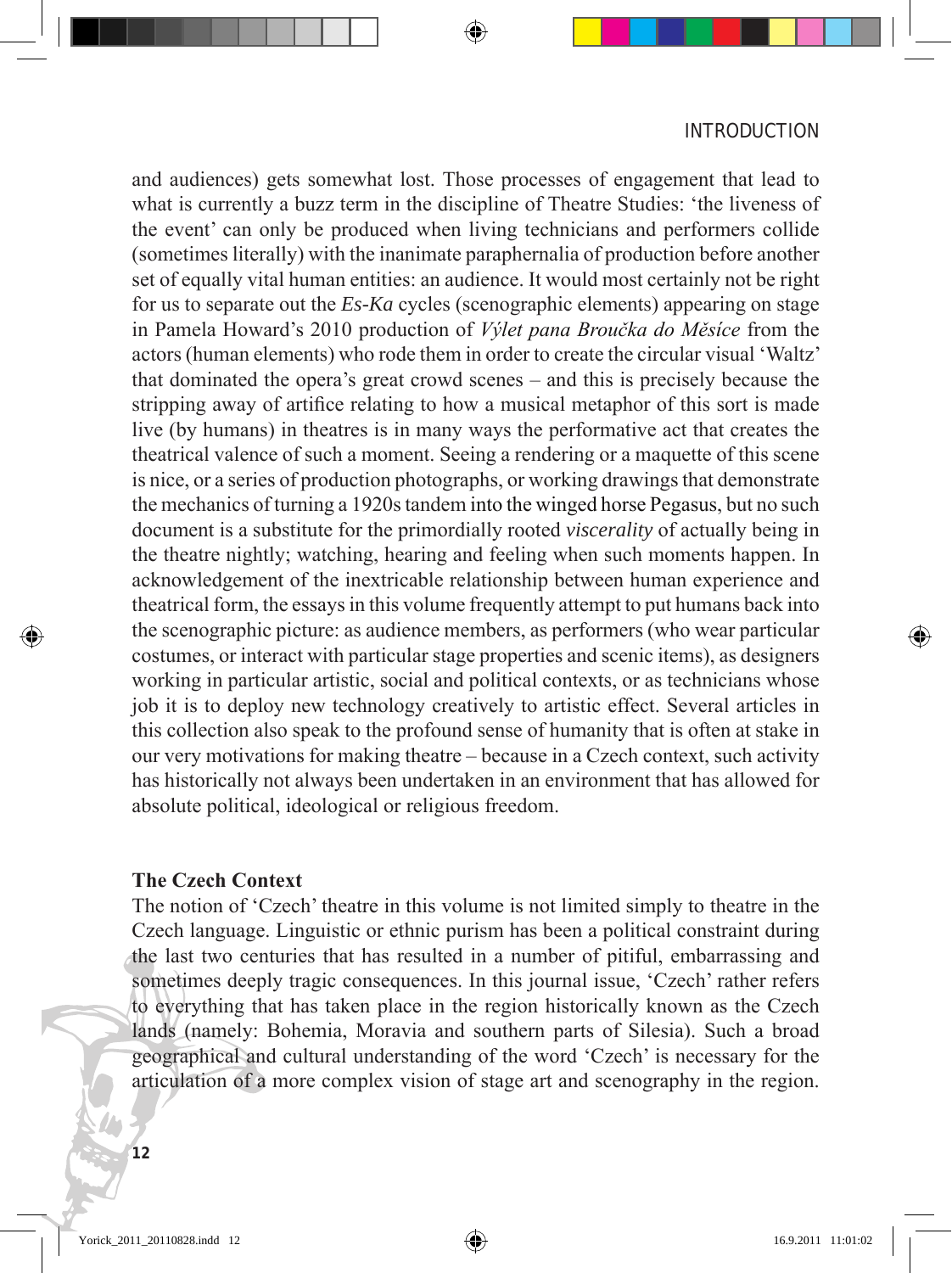This is especially the case with performances that took place during the earlier periods discussed in this volume (the Middle Ages and the Baroque), as well as with any phenomenon that might be conceived of as trans- or inter-national – such as the family marionette theatres discussed by Jaroslav Blecha or, indeed, the more recent international theatre collaborations of Czech scenographers and theatre artists working abroad, or vice versa (such as Jaroslav Malina, Joseph Svoboda, or Pamela Howard).

 In a sense, the complexity of the history of the Czech lands manifests itself in its theatre – especially given the fact that theatre was itself a formative aspect of the creation of Czech society. Since the eighteenth century, for any continental European society to have a theatre of its own was in a way to be creator of a social and political world. It was thus an ambition linked to many national, regional and urban desires for emancipation to have a producing theatre house at their centre (as recent research by Jiří Štefanides, Margita Havlíčková and Sylva Pracná has shown – see *Theatralia* issue 1, 2010). Onstage 'worlds' were accordingly not simply fictive locations for fanciful stories, but rather they constituted crucial forces deployed in the deliberate formulation of regional and national conceptions of everyday life, as well as articulations of personal and collective identity. In a quasi-Baroque sense, theatre has been referred to proverbially as 'the boards that signify the world'. It is in such a cultural milieu, with theatre so central to the artistic, cultural, intellectual and political mind-set of the Czech people, that the role of the scenographer as the *demiurge* of the onstage world has come to hold its prestigious position amongst the theatrical professions.

## **Articles in this Volume**

This special issue begins with a fascinating account by Petr Uličný of the use of portable representations of Christ in medieval religious festival performances, entitled: 'Christ in Motion: Portable Objects and Scenographic Environments in the Liturgy of Medieval Bohemia.' Based on significant archival research and detailed study of liturgical and religious-theatrical artefacts held in a number of museum and church sites across the Czech Republic, Uličný considers the historical development of carved wooden Christ figures in Easter-season liturgical drama during the Middle Ages. The author derives his interpretation of performed events from a combination of two- and three-dimensional visual records, surviving rubrics and other Latin-language documentation, in order to argue that, as the period progressed, the demands placed on carved figures of the Saviour became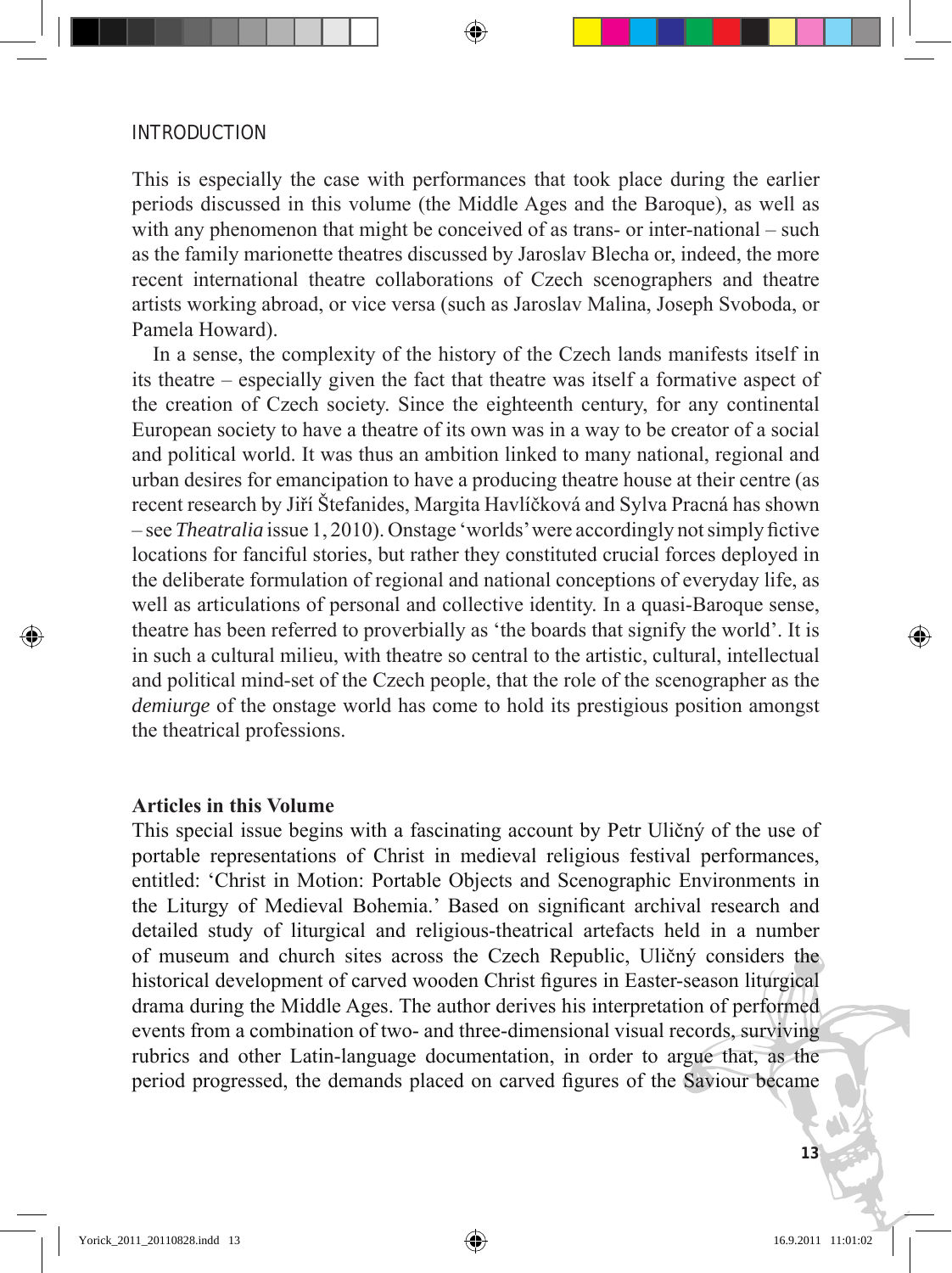increasingly complex. This fact, he asserts, led to increasing physical articulation of the Christ figure (making it more and more puppet-like) whilst also calling for its deployment in a variety of different (and increasingly complex) scenographic environments. Uličný considers the pulling of Christ on a donkey (in Palm Sunday processions), the complex arrangements for parading a crucified Christ on the cross, the removal of the body and its holding by Mary in versions of the *Pietà*, the placing of Christ's corpse in the Holy Sepulchre, and the staging of its Resurrection (all taking place over Easter). In each instance, Uličný uncovers an increasing level of theatricality in both the nature of the performance undertaken and in the stage properties it required. Finally, Uličný also considers the theatrical mechanics of hauling aloft statues of Christ into vaulted church ceilings during celebrations of the Ascension.

 In a second article dealing with the medieval period, Kateřina Vršecká looks: 'Towards a way of Reading Scenic Space in Dramatic Texts of the Czech Middle Ages.' In this study, Vršecká considers theoretical formulations of theatrical space (both performative and dramatic) before proceeding to outline some of the methodological problems that pertain in 'decoding' individual performances of particular liturgical and para-liturgical dramas in known (but not necessarily extant) architectural environments. Vršecká's study is an intriguing combination of theoretical articulations of performance space and readings of medieval dramatic texts and their rubrics. The approach leads to some quite concrete formulations concerning the layout and use of space in a number of important Czech religious performance texts from the medieval period, including the *The Play of Merry* [sic] *Magdalene* and several dramas of the *Visitatio sepulchri* type.

 The following two articles in this collection deal with Baroque staging in Czech territories. Jana Spáčilová considers: 'Libretto as a Source of Baroque Scenography in the Czech Lands', and Sylva Marková investigates the 'Costume Collections of the Schwarzenberg Court Theatre at Český Krumlov Castle.' Spáčilová's article is stunning for its methodological insight and outlines a key new approach in the study of Baroque scenery. The author accounts briefly for the three conventional sources for the study of Baroque scenography: (i) visual documents (stage designs, theatre plans, period illustrations of specific productions); (ii) written documents (inventories, book accounts); and (iii) the surviving material fabric of extant theatres; before proceeding to argue convincingly for a fourth: the opera libretto. Combining analysis of the descriptive texts in operatic librettos from the period with a variety of surviving visual and textual resources from a number of significant Bohemian and Moravian sites, Spáčilová propounds a more sophisticated methodological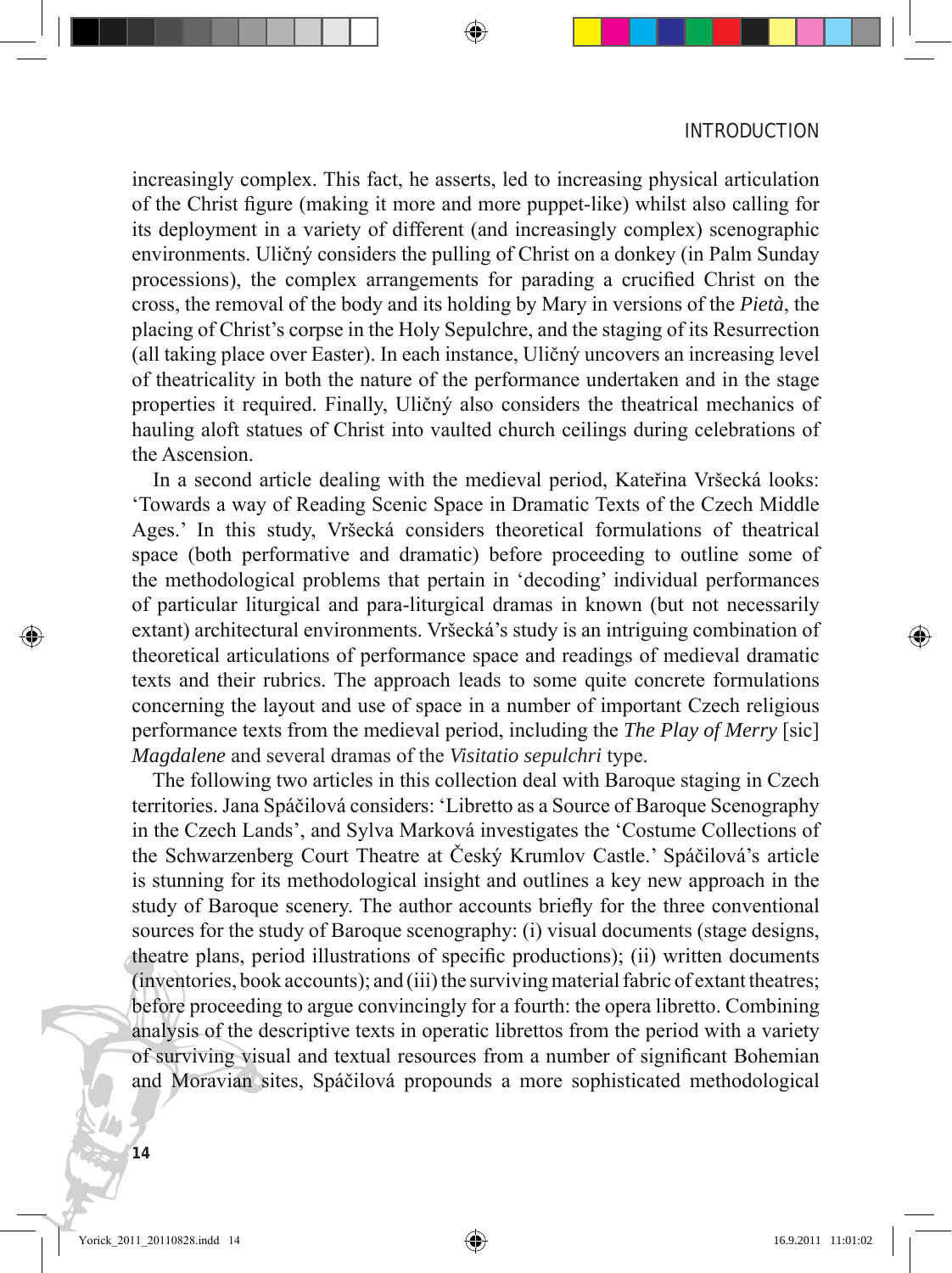approach to our conception of the scenic environments in which eighteenth century opera took place. Throughout her study, Spáčilová's approach is informed by visual and textual scholarship, as well as a significant amount of practice-based research through the author's own experience of staging operas at the Court Theatre of Český Krumlov Castle (one of the best preserved and most intimate Baroque theatre sites in the world). Spáčilová's innovative methodology imaginatively coincides with recent scholarship in nineteenth-century Czech scenography as pioneered by Bořivoj Srba in his book *V zahradách Thespidových* (In Thespis' Garden, 2009) – a volume reviewed by Eva Stehlíková in the last section of this volume.

 In her study of: 'Costume Collections of the Schwarzenberg Court Theatre at Český Krumlov Castle', Sylva Marková limits her study to a single site, in whose documentary and physical costume resources the author explores one of the most significant surviving collections of original Baroque stage costuming in the world. Marková's study shifts conventional focus through one hundred and eighty degrees in order to ask not which costumes might have been used for texts known to have been performed at a particular venue, but rather what can one deduce about the repertoire of a particular theatre given the evidence of its costumes and costume inventory books? Deploying knowledge gleaned from a number of years both working with and cataloguing the collection at Český Krumlov, Marková analyses a number of specific play-texts and generic theatre types (including the German-languageadapted *Commedia dell'Arte*) in order to connect surviving or recorded costumes to known character types and dramaturgical genres. The result is a fascinating, highly detailed analysis of possible costumes used in one known-to-have-been-staged production of *The Strange Qualities of Love, and Old Age Tricked.*

 With the work of Jaroslav Blecha, analysis moves forward into the nineteenth and early twentieth centuries. Blecha (an undisputed world authority on Czech Marionette Theatre) takes as his subject a hitherto underexplored phenomenon: 'The History and Scenographic Influence of Czech Family Marionette Theatres'. Here, the author outlines an area of theatrical activity that, although well known in the collective memory of the Czech Republic, is not much talked about elsewhere. During the latter half of the nineteenth and early twentieth centuries virtually every Czech family owned its own small-scale (table-top) marionette theatre, and Blecha not only outlines in his study the development of this phenomenon in cultural and technical terms, he also suggests the ways in which such an intimate and universally known style of theatre helped to develop national traditions of scenographic representation in larger scale professional marionette theatres and beyond – even into professional theatres using live human actors. Drawing on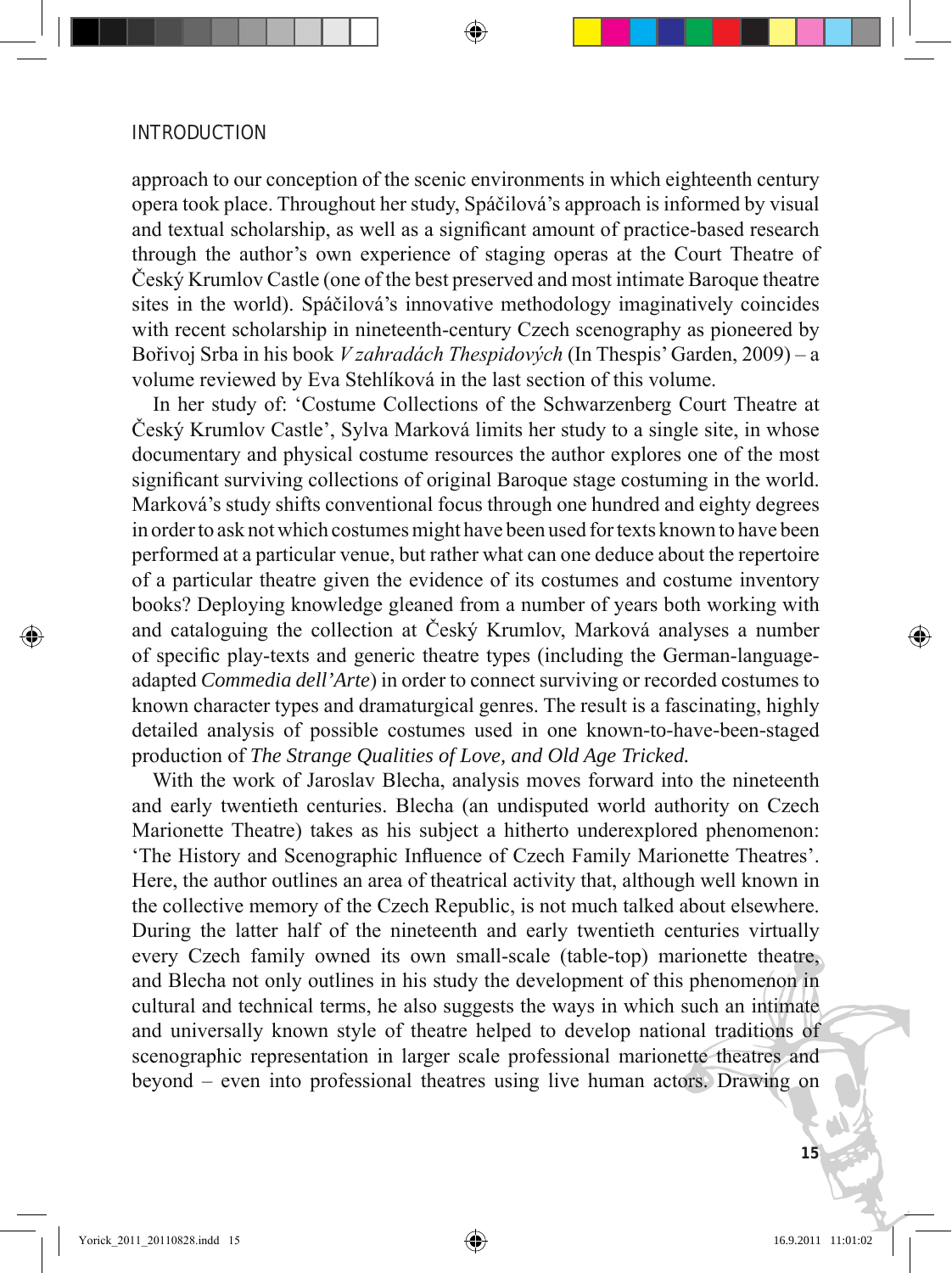a number of published collections of décor (from the major series of decorative settings published in central Europe and elsewhere during the period in question), Blecha argues for a re-positioning of the tradition of Czech family marionette theatre more centrally within our understanding not just of puppetry, but also of the development of scenography as a practised art-form in the twentieth century.

 In her article: 'The National Theatre Ballets of František Zelenka', Lada Bartošová attempts to reinstate the reputation of one of the foremost theatrical designers of the inter-war European Avant-garde. Zelenka was a key contributor to the development of the Czech Dadaist school of 'Poetism'. He also worked alongside key theatre directors in Czech productions that explored, modified and worked with the significant theatrical energies explosively attendant upon the invention of cinema as an art form, and the concomitant rejection of stage Realism and Naturalism in favour of more radical theatrical forms and genres. Bartošová focuses her recuperative study on a less-well-known aspect of Zelenka's output: his ballets. Through detailed analysis of costume and scenic designs for three major productions at the National Theatre in Prague: *Skleněná panna* (The Glass Virgin); *Fagot a flétna* (The Bassoon and the Flute); and *Uspavač* (The Sandman), the author outlines in very humanistic manner the ways in which Zelenka's designs moved from an early sense of Russian-inspired Constructivism towards scenographic features more characteristic of a certain Czech irony and symbolism. In all of Zelenka's stage designs there is a sense of freedom and humour as well as a fine spirit of optimism and hope; and Bartošová's article becomes all the more poignant when she provides an account of Zelenka's transportation, at the instigation of invading Nazi forces, to the Jewish Ghetto of Terezín and of his eventual death on a forced march evacuating the Auschwitz concentration camp towards the end of the Second World War.

 Next, an article by Eva Stehlíková presents to readers: 'The *Laterna Magika* of Josef Svoboda and Alfréd Radok'. The *Laterna Magika*, in its location in the *Nová scéna* behind the National Theatre in Prague is one of the best known theatrical landmarks of the world; but Stehlíková's article deals not with this on-going institution, nor the theatre building in which it is today located, but rather with the development and early performance programmes of the *Laterna Magika* as a theatrical form from its first conception as an artistic collaboration between Josef Svoboda (1920-2002) and the film and theatre director Alfréd Radok (1914-1976). Stehlíková's account defines the theatre form these key Czech artists developed as: 'an example of a very successful attempt to realise poly-scenicness of the most sophisticated type' (i.e. one in which complex interactions take place between live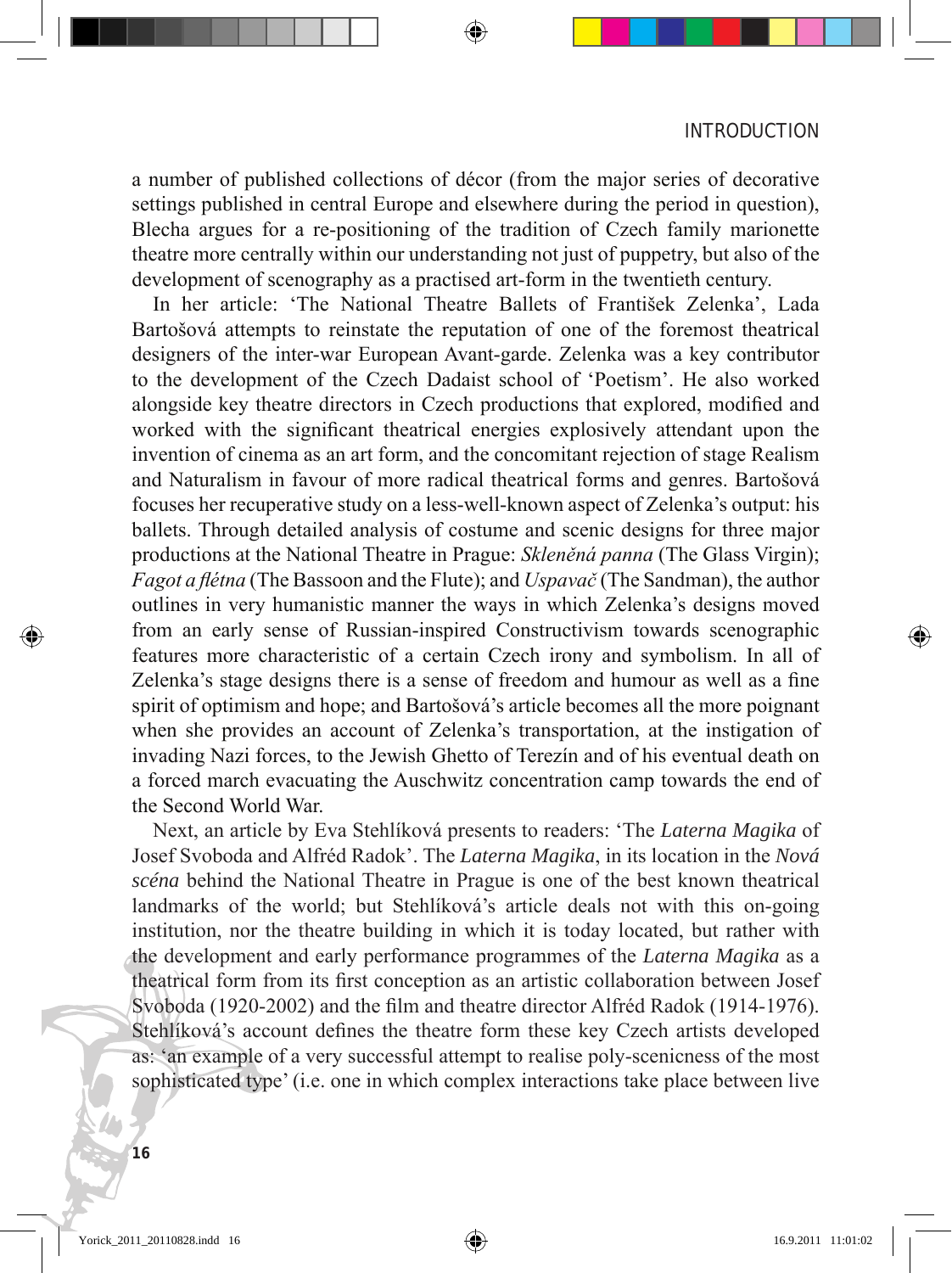actors onstage and figures deployed on a film screen). The article provides a detailed account of the production processes and dramatic and scenographic content that led to (and was contained in) the first programme of the *Laterna Magika* at *Expo 58*  (in Brussels). Subsequently, Stehlíková describes and analyses the materials of the second (banned) programme of 1960, together with its political context. The article presents important new information regarding *The Opening of the Wells* and, in an astute analysis of that production, the author considers the importance of the early years of the *Laterna Magika* (during the period in which Radok was still involved) from political as well as theatre-historical and techno-aesthetic perspectives.

 Lucie Pelikánová's article: 'The Scenic Designs of Karel Zmrzlý' provides an analysis of this important Moravian designer of the 1970s and 1980s, alongside a close reading of a number of his more famous operatic and theatrical designs. Zmrzlý's most important scenographic work was developed in collaboration with the director Milan Pásek at the State Theatre in Brno, as well as at the Mrštík Brothers Theatre in the same city. For Pásek's productions in Brno, Zmrzlý created thirty-six designs during the period from 1967 to 1989. Pelikánová accounts for the most important of these before undertaking detailed analysis of his drawings for the plays and operas: *Lulu* (A. Berg)*; The Nose* (D. Shostakovich); *Dead Souls*  (R. K. Shchedrin); *Halka* (S. Moniuszko); *Don Carlos* (F. Schiller); *Frank the Fifth* (F. Dürrenmatt); *Pélleas and Mélisande* (C. Debussy) and *Bluebeard's Castle* (B. Bartók). Pelikánová is an astute reader of scenic artists' renderings, and her analysis of Zmrzlý's use of painterly media (together with their effect on final scenographic realisations) is astute. The author frequently pays attention to the interplay of light and shade in the renderings, to airbrush and sable-brush techniques, as well as to the deployment by Zmrzlý of directional light – which subtle design practice influenced the work of lighting designers working on any of his sets.

 The political inflections attendant upon Czechoslovakia's status as a sometimesrebellious member of the Eastern Bloc and the delicate line trod between state authority and theatrical radicalism is next explored in Tatjana Lazorčáková's article: 'The Function of Irregular Space in Moravian and Silesian Theatre, 1960-1989: Experiment, Protest, Alternative'. Lazorčáková's piece is a part of a wider research project hosted by the Faculty of Arts, Palacký University entitled: *Moravia and the World: Art in the Open Multi-cultural Space (MSM 618959225).* This project is based on an extensive collection of materials processed for the *TACE* Project (*Theatre in Experimental Space / Experiments with Theatre Space*, 2009). Lazorčáková's article attempts to archive and interpret some of the theatrical activity of the oppositional Avant-garde during the years of reactionary repression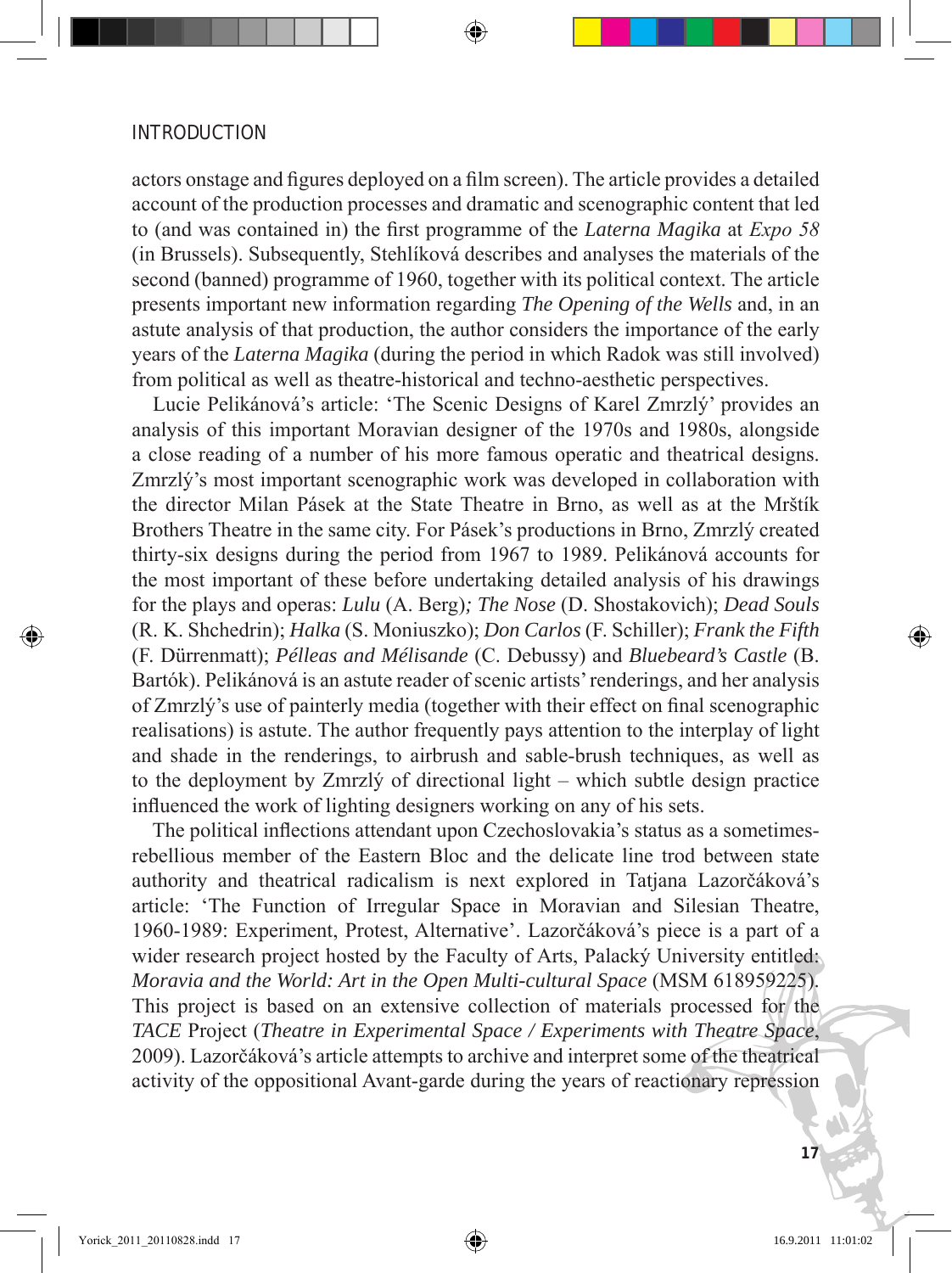following the suppression of political reforms enacted immediately before and during the Prague Spring of 1968. Dealing primarily with theatre in Moravia and Silesia during the 1970s and 1980s, Lazorčáková considers the theatrical and social implications of the appropriations, subversions, reversions and inhabitations of space undertaken by experimental theatre companies such as: *Divadlo Husa na provázku* (Theatre Goose on a String); *HaDivadlo* (Ha! Theatre); *Studio Ypsilon*; *Divadlo na okraji* (Theatre on the Fringe); *Drak* (The Dragon) and *Naivní divadlo Liberec* (The Naïve Theatre of Liberec). In a highly competent historical account, Lazorčáková demonstrates some of the many ways in which alternative Czech theatre of this period pre-empted the interrogations of space that have become typical of later movements such as site-specific theatre, installation-based performance, and politically inflected street theatre and carnival.

 With Joseph E. Brandesky's contribution: 'Permanent Interaction: Reflections on the Paintings and Designs of Jaroslav Malina', we return to the work of an artist central to the history of twentieth century Czech (and world) stage design. Due to the significant global attention paid to his contemporary and compatriot, Josef Svoboda, Jaroslav Malina's light has not burned as brightly as it might otherwise have done outside his homeland. As one of the foremost scholars of Czech theatre working in the United States of America, and as an organiser of numerous international exhibitions of Czech theatre arts, Joseph E. Brandesky seeks in his contribution to our volume to redress this imbalance. Building on the recent exhibition of Malina's painterly work in relation to his scenic design (that the author curated in 2008: *Jaroslav Malina: Paintings and Designs*), Professor Brandesky's article in this volume presents and analyses the relationship between numerous key paintings and stage designs undertaken by Malina from the 1970s to the present. With the critical eye of an art historian, as well as a significant scholar of scenography and stage art, Brandesky teases out the interrelation and symbiotic relationship between the two halves of this creative artist's output. The article presents artworks ranging from landscape through female nudes to symbolic and figurative works – but always the juxtaposition of such works against scenic renderings and sketches brings insight into the ways in which line, form, colour and texture create visual meaning in both artistic contexts.

 The final two articles in the journal are theoretical in their intention: Šárka Havlíčková Kysová offers: 'A Journey into Theatrical Space: The Project of the *Scenographic Encyclopaedia* and its *Prolegomena*'; and Barbora Příhodová considers: '*The Specificity of Scenography*: a Czech Contribution to the Theory of Scenography'. Both articles were written as part of the research project: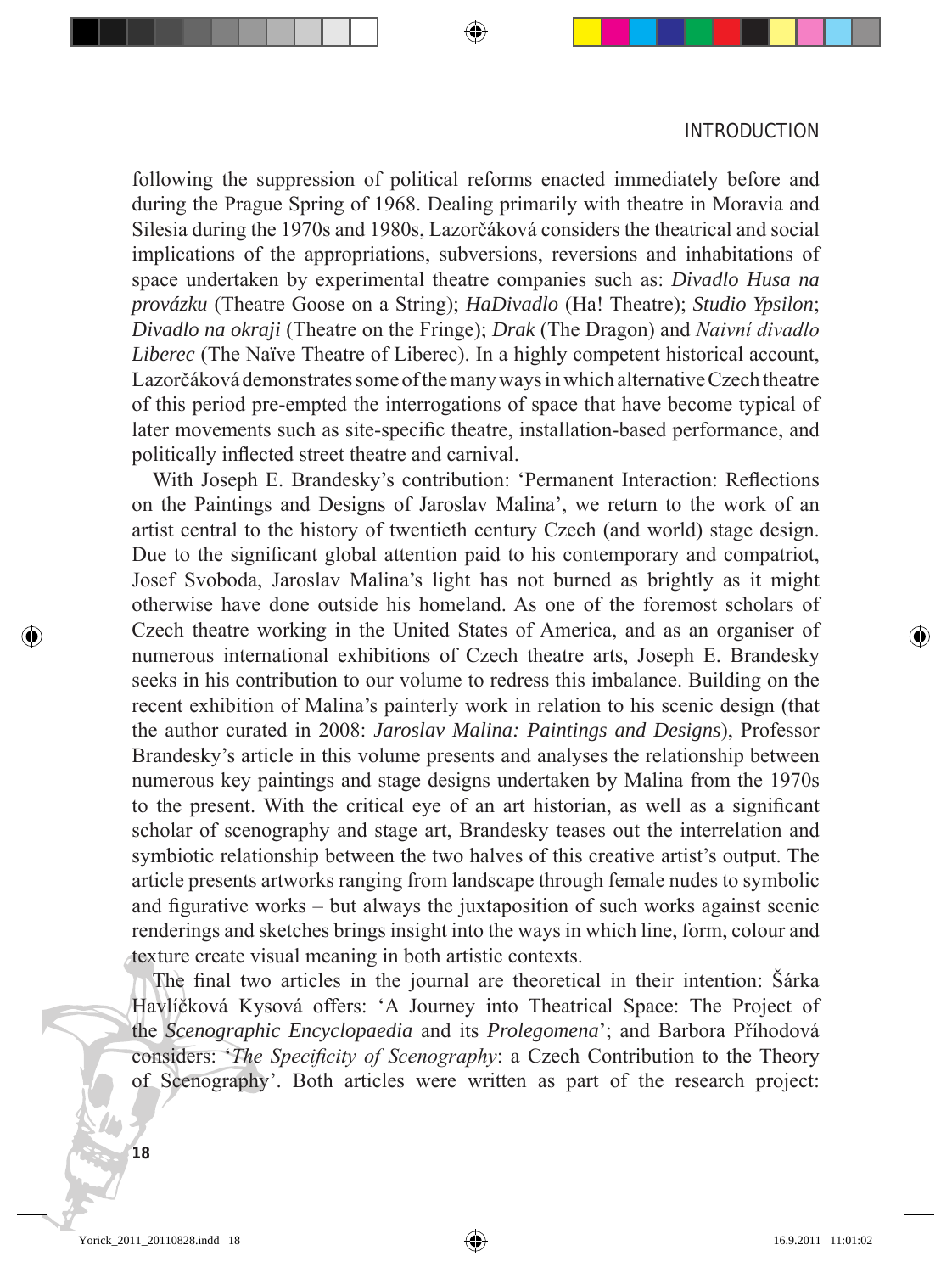*Czech Structuralist Thought on Theatre: Context and Potency* (*Český divadelní strukturalismus: souvislosti a potenciál*; 2011-2015), which is financed with funds from GAČR (the Czech Grant Agency), no. P409/11/1082. Havlíčková Kysová's article presents an initiative that is probably little known outside the Czech Republic, but one that should be. The article outlines a project of the 1970s, driven largely by Miroslav Kouřil at the Theatre Research Institute in Prague, to create a *Scenographic Encyclopaedia* that would be a comprehensive treatise examining a variety of key topics relevant to Theatre Studies. The project built on (and significantly developed) the theoretical models offered by the Prague Semiotic School and sought to place the visual and presentational aspects of theatrical performance at the centre of theoretical formulations of dramatic art and theatrical product. Although the *Scenographic Encyclopaedia* was itself never realised, the project did lead to the publication of twenty issues of a journal dedicated to ironing out the theoretical issues relating to the eventual production of such a work: the *Prolegomena scénografické encyklopedie* (Preliminary Discussions Relating to the Scenographic Encyclopaedia). This important journal covered topics as diverse as theatrical semiotics and the use of Marxist theory as a fundamental mode of analysis of the theatrical event. The complete bibliography of the *Prolegomena* is being prepared and will be available at the website of the Department of Theatre Studies, Faculty of Arts, Masaryk University (http://www.phil.muni.cz/kds). Havlíčková Kysová's article here provides the key documentary and analytical introduction to that project.

 Dealing with a theoretical understanding of the concept of scenography from a similar period of Czech thinking is Barbora Příhodová's article on the specificity of scenography as a technical term, and its development as a theoretical domain within the wider field of Theatre Studies. Příhodová presents to non-Czech readers for the first time what is probably the most elaborate theoretical treatise dealing with stage space and the theatrical event written during the latter half of the twentieth century: *The Specificity of Scenography* by Vladimír Jindra (1920-1979). Jindra was one of the leading Czech scholars of Theatre Studies and the originator of the concept of the Prague Quadrennial. His theoretical work deals primarily with scenography. In her study, Příhodová considers the first and the most important problem of understanding the visual aspects of performance: their very *essence*; and she considers the ways in which Jindra and the other key theoreticians of this period (particularly Růžena Vacková) focused on the visual elements of performance in order emphatically to testify to the inextricability of the ocular spectrum from the wider range of phenomena that constitute the theatrical register. Příhodová argues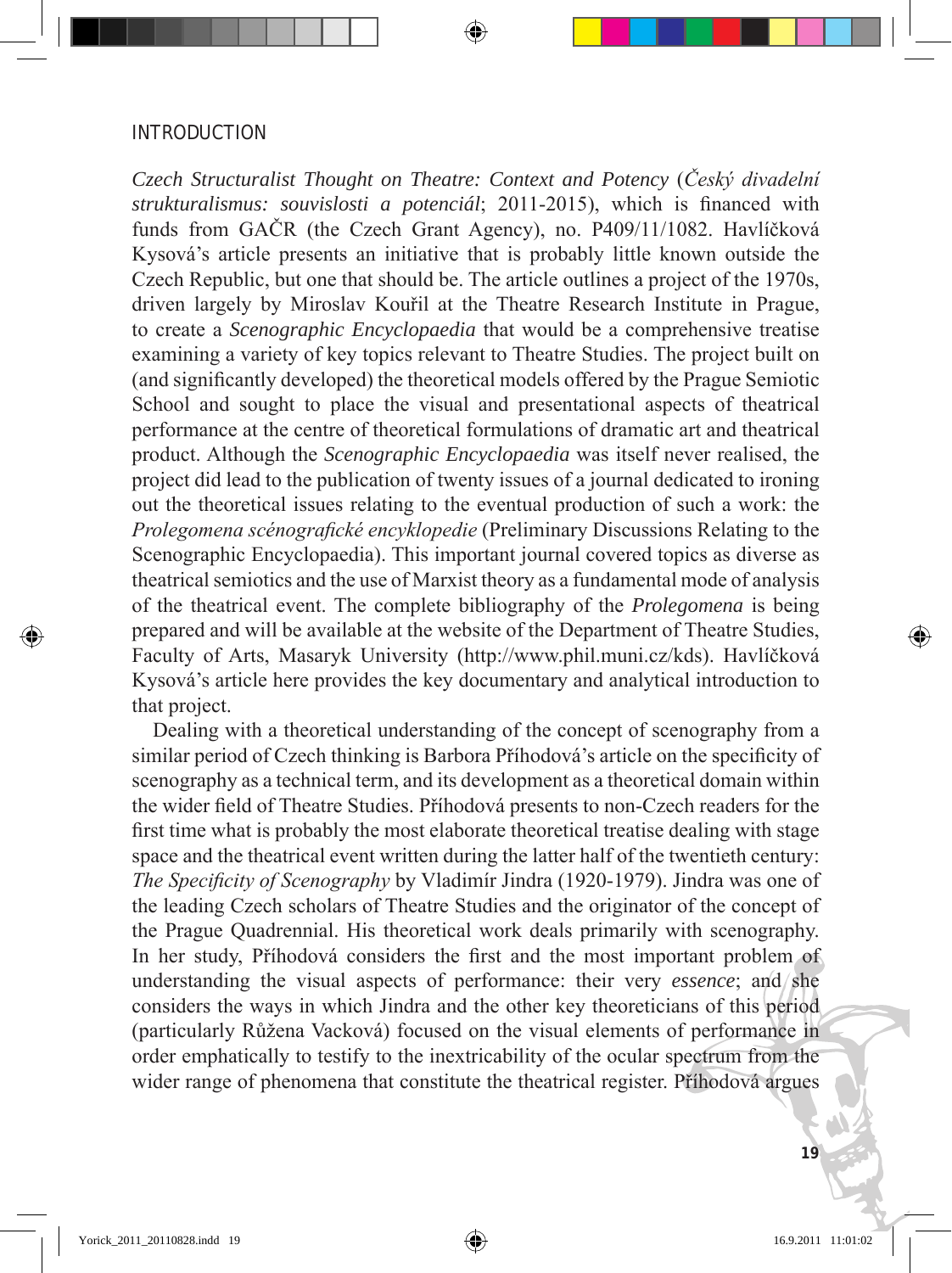that as well as being fiercely theoretical, Jindra's writings also reflect practical Czech scenography of the 1950s and 1960s (as it was represented by 'Svobodian-Trösterian' artistic practice); thus Příhodová argues that there emerged a productive dialogue between theatrical theory and artistic output during these years – a rare correlation of philosophy and practice that led to the emergence of both Czech scholarship and Czech stage practice as global forerunners in their respective fields. Dealing with a complex set of theoretical texts, Příhodová negotiates a clear throughline for her readers in an investigation that ultimately concludes with the observation that: 'what really makes the differences and pushes forward the development of the visual elements of theatrical performance is the relationship between these and other elements of theatrical representation'. It is from this point of view, Příhodová argues, that the twentieth century witnessed the gradual fusion of all elements of visual theatrical representation into a rather complicated total synthesis, as is represented in design terms by the work of Svoboda and others.

 The review section of this volume evaluates recent works on Czech scenography. These include two film documentaries: Hans Van Seventer's *Master of Dramatic Space* on Jaroslav Malina (reviewed by Joseph E. Brandesky), and Jakub Hejna's *Divadlo Svoboda* on the work of Josef Svoboda (a film by the scenographer's grandson, reviewed by Eva Stehlíková). Book reviews include assessments of a recent *magnum opus* by Bořivoj Srba, a leading Czech theatre historian, who in 2009 published the conclusions of nearly three decades of research dedicated to nineteenth century Czech scenography on the leading Prague stages (reviewed by Eva Stehlíková), and an appreciation of *Josef Svoboda: Scenographer* – Helena Albertová's monograph dedicated to the work of the world's leading figure in twentieth century stage design (reviewed by Christian M. Billing). Also in this section, Jitka Matulová discusses Jiří Valenta's 2010 edition of a volume that categorises, presents and analyses painted theatre curtains from the Czech lands – itself a valuable contribution to the knowledge of Czech theatre history.

 Finally there are two highly insightful appendices to this special issue: Nena Couch details to readers an invaluable resource for the study of Czech theatre design: the 'Czech Collections of the Theatre Research Institute at Ohio State University'; and Pamela Howard relates the process that led to her: 'Staging Brouček: [in] The World Premiere of *Výlet pana Broučka do Měsíce* by Leoš Janáček'. Couch's contribution outlines the historical reasons behind the development of a significant collection of Czech theatre holdings at Ohio State University and enumerates some of their contents; in particular, some key designs by twentieth century Czech designers are discussed, as well as the contents of the Jarka M. Burian collection (which significant resource was gifted to the University by the reputed scholar himself).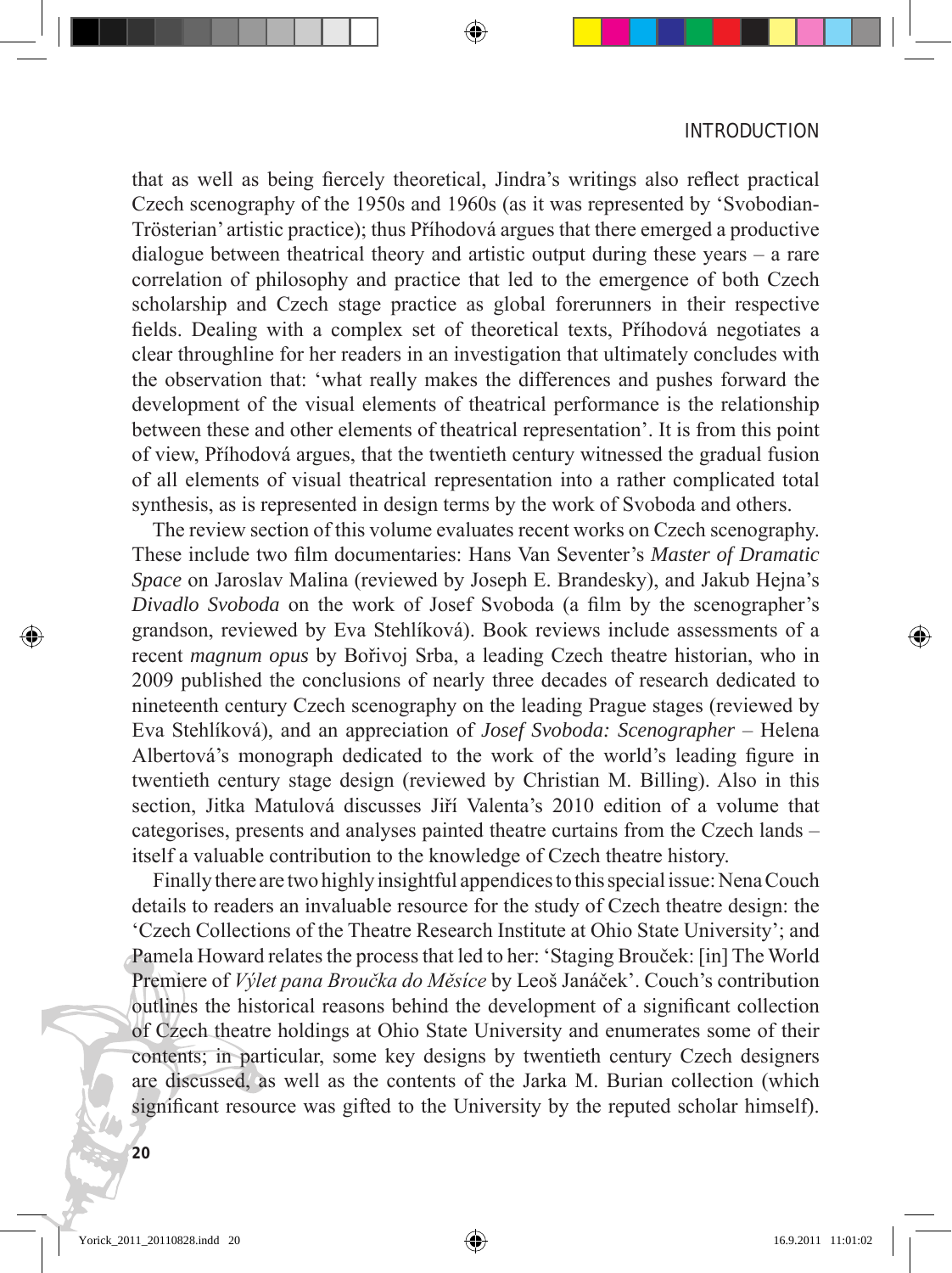

Pamela Howard. Stage Design for the Prologue of *Výlet pana Broučka do Měsíce* (The Excursion of Mr Brouček to the Moon) by Leoš Janáček (1917). The Chorus of Street Cleaners and Svatopluk Čech. National Theatre, Brno, 2010.

Those who are unfamiliar with these important resources will be surprised by the extent of the holdings; all scholars of Czech theatre will be heartened by the open invitation to consult the collection with which Professor Crouch concludes her piece.

 Our volume fittingly concludes with an insightful personal account of the design process and artistic journey that Pamela Howard embarked upon when called to design and direct the World Premiere of *Výlet pana Broučka do Měsíce* (The Excursion of Mr. Brouček to the Moon) by Leoš Janáček (1917). This was the first production of the opera to include the hitherto-unperformed Epilogue in an original creation by Pamela Howard for *Národní divadlo v Brně* (National Theatre, Brno) as part of the 2010 *Janáček versus Expressionism* festival. Howard's account is a treasure trove of information relating to the oftentimes-serendipitous nature of the design process. She relates the ways in which ideas and images accrue over time, and the systems of synthesis through which they are put in order to come up with a pragmatic and workable end product. In the case of *Brouček*, this was one that had at the same time to have its own historically and visually rooted identity in depictions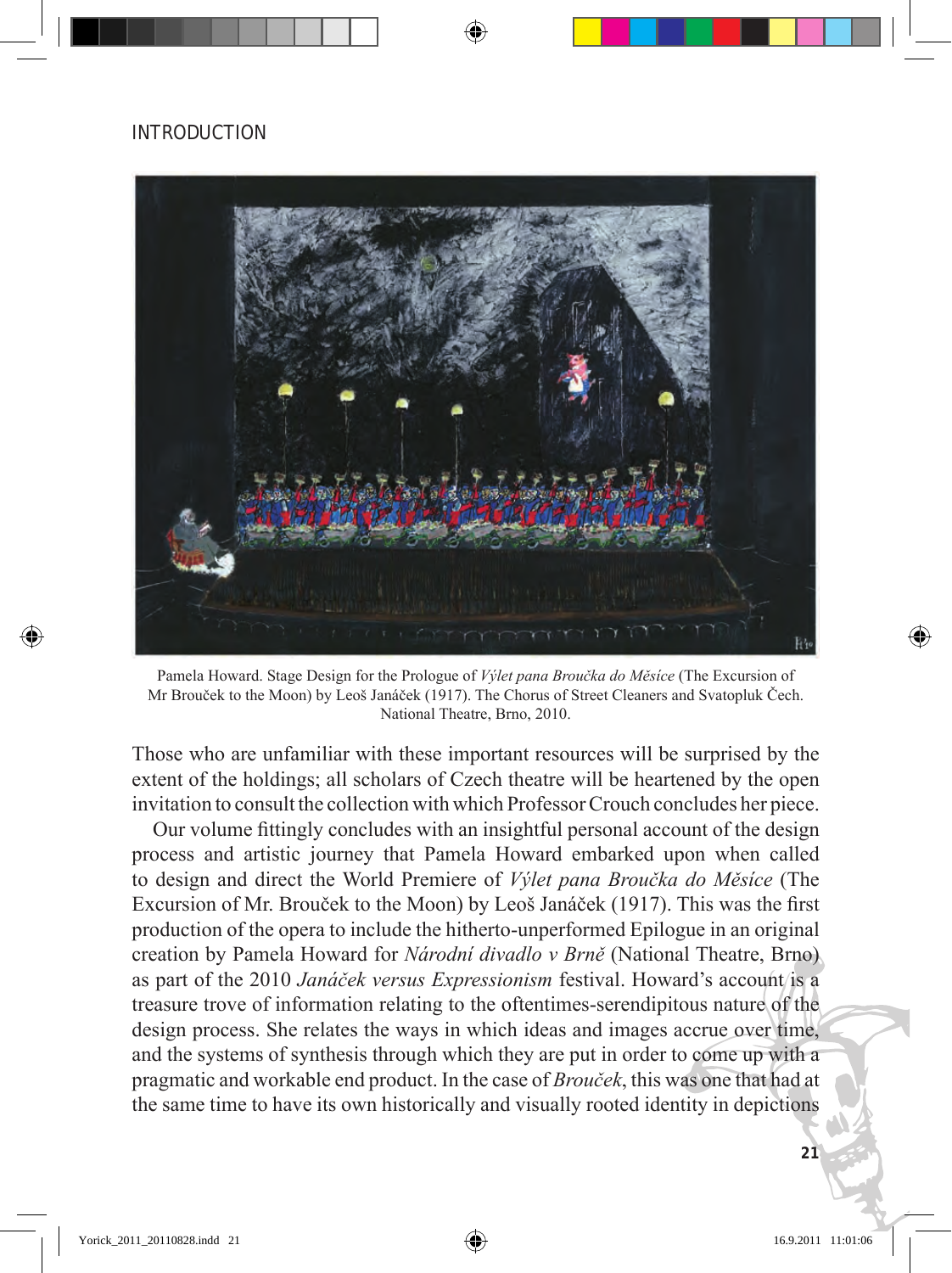of inter-war Prague (with its characteristic architectures and iconographies) as well as its own idiosyncratic sense of theatricality. It is appropriate that a collection of essays and evaluations that has placed so much emphasis on the practicalities of the scenographic imaginary should conclude with the words of a major practitioner reflecting on her own work – applied to a leading Czech composer's opus, and in a Czech context.

#### **Conclusion**

We hope that readers of this volume will concur, with us, that scenography is a complex and profoundly significant discipline precisely because it is so multifaceted (including as it does a variety of visual and aural elements); and also because it is dependent on the carefully managed interrelation of humans, performed text(s), objects (manipulated in space and time) and the controlled deployment of lighting (natural or artificial) as well as complex soundscapes. As a result of these multifaceted interrelations, design, scenography and the visual and aural elements of performance are in our opinion of fundamental importance in the making of theatrical meaning (and thus are central to the creation of performative and textual authority). They certainly have at least as much influence over our understanding of theatre as the biomechanical production of spoken or sung text by actors – or the literary and musical scores from which such professionals work.

 Ultimately, we hope that readers of this special issue will agree that scenography has everything to do with what *Theatre* means in any geographical place and at any given moment of cultural history. We also very much hope that readers both enjoy and benefit from the significant range of materials so adroitly presented here by fourteen different authors with whom it has been a pleasure to collaborate over the last several months and years. It is certainly true to say that in a Czech cultural context, each of the elements accounted for is extraordinarily beautiful and particularly rich.

*Theatralia* is a scholarly review of current Czech thinking on theatre. The current volume is the first in the third year of a new series, and also the first Englishlanguage issue. The ambition of the editorial team is to issue further volumes in English and other international languages, such as the proceedings from the recent symposium considering the: *Prague Semiotic Stage Revisited* (held at the Department of Theatre Studies, Faculty of Arts, Masaryk University in Brno, June  $27<sup>th</sup>$ - $29<sup>th</sup>$ , 2011). That conference included presentations by Patrice Pavis, Manfred Pfister, Herta Schmid, Marco de Marinis, Fernando de Toro and other scholars of